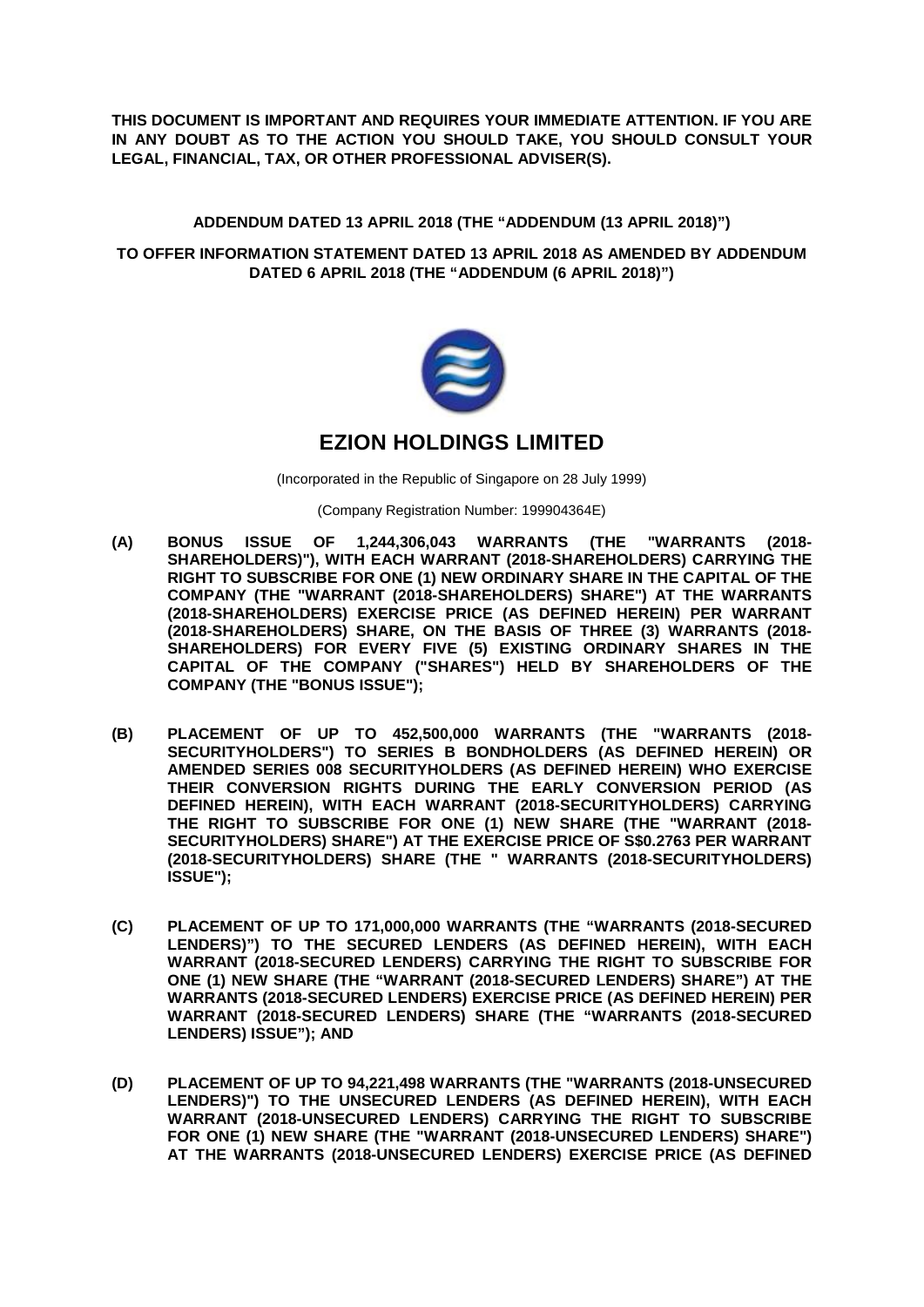## **HEREIN) PER WARRANT (2018-UNSECURED LENDERS) SHARE (THE " WARRANTS (2018-UNSECURED LENDERS) ISSUE").**

This Addendum (13 April 2018) is supplemental to and should be read in conjunction with the offer information statement dated 13 April 2018 as amended by the Addendum (6 April 2018) ("**OIS**").

The Cover Page, Pages 3, 11, 116 to 118, and 196 shall be replaced by the attached. The other pages of the OIS shall remain the same.

The amended offer information statement has today been lodged with the Monetary Authority of Singapore. It can be accessed at the following webpage:

https://eservices.mas.gov.sg/opera/Public/SD/SearchOffers.aspx?idx=SHR

Copies of the Addendum (13 April 2018) will be despatched to Entitled Shareholders on 16 April 2018.

By Order of the Board

Goon Fook Wye Paul Company Secretary 13 April 2018

The SGX-ST assumes no responsibility for the correctness or accuracy of any of the statements made, reports contained or opinions expressed herein.

This Addendum (13 April 2018) shall not constitute an offer to sell or a solicitation of an offer to buy shares or other securities of the Company nor shall there be any sale of any shares or other securities of the Company in any jurisdiction in which such an offer, solicitation or sale would be unlawful prior to registration or qualification under the securities laws of such jurisdiction. The distribution of this Addendum (13 April 2018) and/or the transfer of the Warrants and the Warrants Shares into jurisdictions other than Singapore may be prohibited or restricted by law. Persons into whose possession this Addendum (13 April 2018) comes should inform themselves about and observe any such restrictions. Any failure to comply with these restrictions may constitute a violation of the securities laws of any such jurisdiction. Please refer to the section entitled "Eligibility to Participate in the Warrants Issue" and "Offering, Selling and Transfer Restrictions" of the OIS for further information.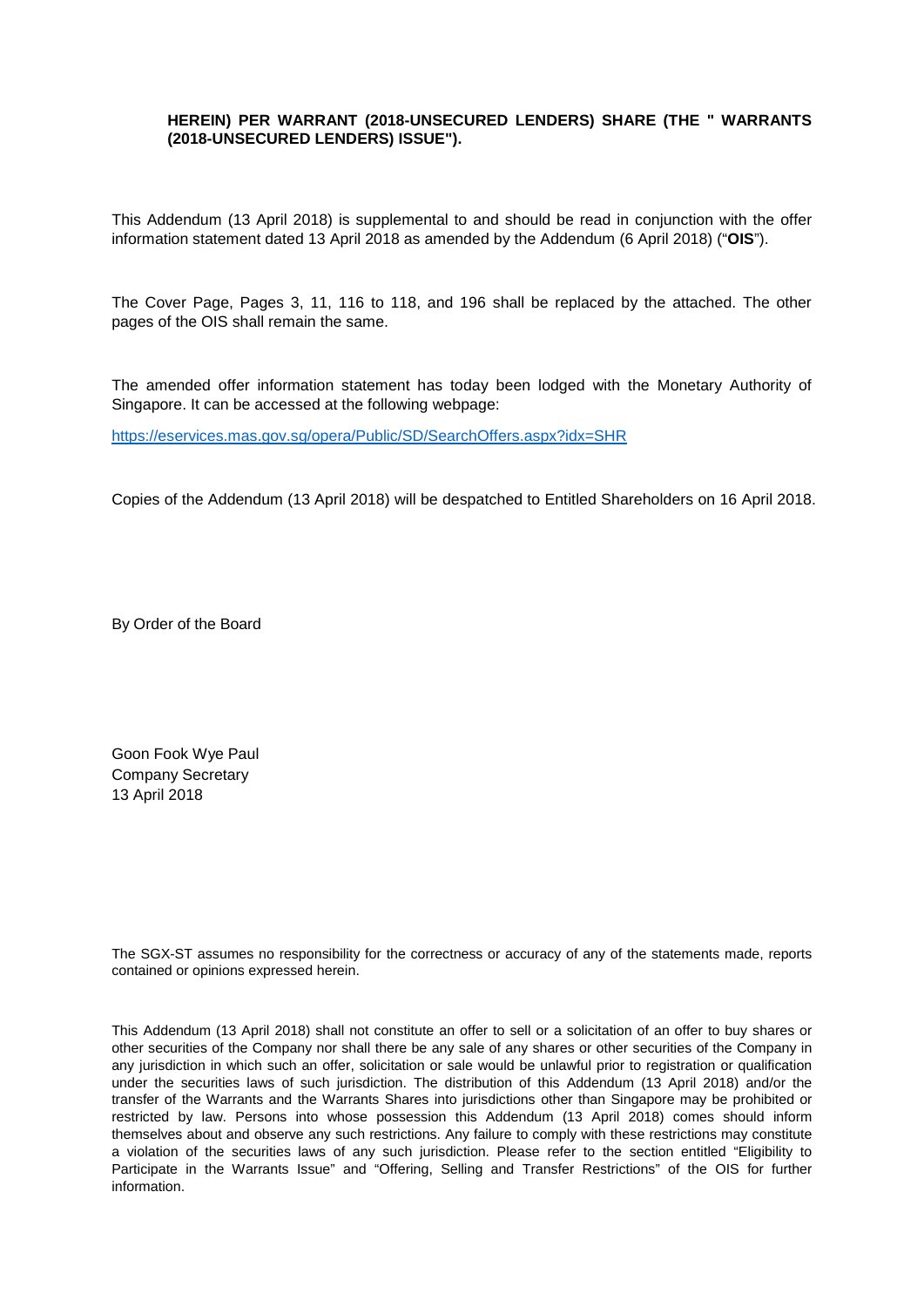#### **OFFER INFORMATION STATEMENT DATED 136 April 2018**

(Lodged with the Monetary Authority of Singapore (the "**Authority**") on 6 April 201813 April 2018)

#### **THIS DOCUMENT IS IMPORTANT. IF YOU ARE IN ANY DOUBT AS TO THE ACTION YOU SHOULD TAKE, YOU SHOULD CONSULT YOUR LEGAL, FINANCIAL, TAX OR OTHER PROFESSIONAL ADVISER IMMEDIATELY.**

A copy of this offer information statement (the "**Offer Information Statement**") has been lodged with the Monetary Authority of Singapore (the "**Authority**"). The Authority assumes no responsibility for the contents of this Offer Information Statement. Lodgment of this Offer Information Statement with the Authority does not imply that the Securities and Futures Act (Chapter 289) of Singapore ("**Securities and Futures Act**" or "**SFA**"), or any other legal or regulatory requirements, have been complied with. The Authority has not, in any way, considered the merits of the securities being offered for investment.

Approval in-principle has been obtained from the Singapore Exchange Securities Trading Limited (the "**SGX-ST**") for the listing of and quotation for the Warrants Shares (as defined herein) on the Main Board of the SGX-ST, subject to certain conditions being fulfilled. The Warrants Shares will be admitted to the Main Board of the SGX-ST and the official listing and quotation is expected to commence after all the conditions imposed by the SGX-ST are satisfied, the certificates for the Warrants Shares have been issued and the notification letters from The Central Depository (Pte) Limited (the "**CDP**") have been despatched.

The SGX-ST assumes no responsibility for the correctness or accuracy of any of the statements made, reports contained or opinions expressed herein. Approval in-principle granted by the SGX-ST for the listing and quotation of the Warrants Shares on the SGX-ST is not to be taken as an indication of the merits of the Warrants Issue (as defined herein), the Warrants Shares, Ezion Holdings Limited (the "**Company**") and/or its subsidiaries.

**This Offer Information Statement may not be sent to any person or any jurisdiction in which it would not be permissible to deliver the Warrants (as defined herein) and the Warrants Shares, or make an offer of the Warrants and the Warrants Shares, and the Warrants and the Warrants Shares may not be offered, sold, resold, transferred or delivered, directly or indirectly, to any such person or in any such jurisdiction. The Warrants and the Warrants Shares have not been and will not be registered under the U.S. Securities Act of 1933, as amended (the "Securities Act") or under any securities laws of any state or other jurisdiction of the United States and may not be offered, sold, resold, allotted, taken up, exercised, renounced, pledged, transferred or delivered, directly or indirectly, within the United States or to or for the account or benefit of U.S. persons (as defined in Regulation S under the Securities Act ("Regulation S")) except pursuant to an applicable exemption from, or a transaction not subject to, the registration requirements of the Securities Act and in compliance with any applicable securities laws of any state or other jurisdiction of the United States. The Warrants and the Warrants Shares are being offered and sold only (1) outside the United States to non-U.S. persons in offshore transactions in reliance on Regulation S under the Securities Act, and (2) in the United States to a limited number of persons whom the Company reasonably believes to be "qualified institutional buyers'' as defined in Rule 144A of the Securities Act ("QIBs'') and who have provided to the Company (and which the Company has accepted) a signed investor representation letter in the form attached hereto as Appendix E in transactions exempt from registration requirements of the Securities Act. It should be noted that the Warrants (2018-Securityholders) (as defined herein) may not be listed and quoted on the Main Board of SGX-ST in the event of,** *inter alia***, an insufficient spread of holdings to provide for an orderly market in the trading of the Warrants (2018-Securityholders). In such event, the holders of the Warrants (2018-Securityholders) will not be able to trade the Warrants (2018-Securityholders). However, if the Warrants are exercised, as the case may be, subject to the respective terms and conditions of the warrants, to convert the Warrants into Warrants Shares, such Warrants Shares will be listed and quoted on the Main Board of SGX-ST.** 

The Warrants and the Warrants Shares have not been approved or disapproved by the U.S. Securities and Exchange Commission, any state securities commission in the United States or any other U.S. regulatory authority, nor have any of the foregoing authorities passed upon or endorsed the merits of the Warrants and the Warrants Shares or the accuracy or adequacy of this Offer Information Statement. Any representation to the contrary is a criminal offence in the United States.

This Offer Information Statement shall not constitute an offer to sell or a solicitation of an offer to buy shares or other securities of the Company nor shall there be any sale of any shares or other securities of the Company in any jurisdiction in which such an offer, solicitation or sale would be unlawful prior to registration or qualification under the securities laws of such iurisdiction. The distribution of this Offer Information Statement and/or the transfer of the Warrants and the Warrants Shares into jurisdictions other than Singapore may be prohibited or restricted by law. Persons into whose possession this Offer Information Statement comes should inform themselves about and observe any such restrictions. Any failure to comply with these restrictions may constitute a violation of the securities laws of any such jurisdiction. Please refer to the section entitled "Eligibility to Participate in the Warrants Issue" and "Offering, Selling and Transfer Restrictions" of this Offer Information Statement for further information.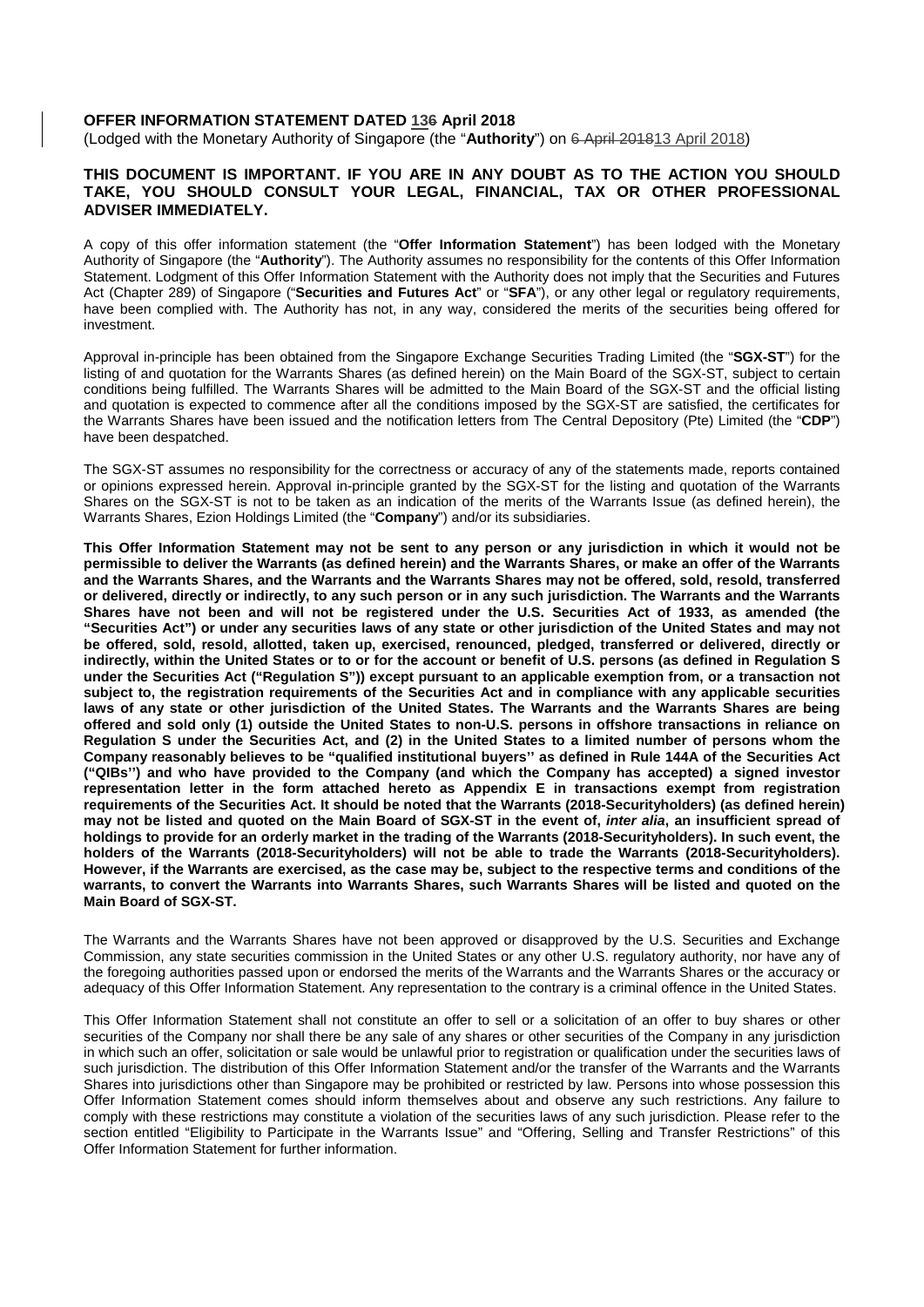# **DEFINITIONS**

 $\overline{\phantom{a}}$ 

|                                   |   | (Offers of Investments) (Shares and Debentures) Regulations<br>2005" of this Offer Information Statement                                                                                                                                                                                                                                                               |  |
|-----------------------------------|---|------------------------------------------------------------------------------------------------------------------------------------------------------------------------------------------------------------------------------------------------------------------------------------------------------------------------------------------------------------------------|--|
| "NTA"                             |   | Net tangible assets, defined as total assets less total liabilities less<br>intangible assets                                                                                                                                                                                                                                                                          |  |
| "Offer Information<br>Statement"  |   | This offer information statement dated 6 April 201813 April 2018,<br>and all accompanying documents including any supplementary or<br>replacement document which may be issued by the Company in<br>connection with the Warrants Issue                                                                                                                                 |  |
| "Placement Warrants"              |   | Collectively, the warrants issued pursuant to the Warrants (2018-<br>Securityholders) Issue, the Warrants (2018-Secured Lenders)<br>Issue, and the Warrants (2018-Unsecured Lenders) Issue                                                                                                                                                                             |  |
| "Placement Warrants Deed<br>Poll" | ÷ | The Warrants (2018-Securityholders) Deed Poll, the Warrants<br>(2018-Secured Lenders) Deed Poll, and the Warrants (2018-<br>Unsecured Lenders) Deed Poll where applicable                                                                                                                                                                                              |  |
| "Placement Warrants<br>Issue"     | ÷ | Collectively, the Warrants (2018-Securityholders) Issue, the<br>Warrants (2018-Secured Lenders) Issue, and the Warrants (2018-<br><b>Unsecured Lenders) Issue</b>                                                                                                                                                                                                      |  |
| "Q1"                              |   | Three months ended 31 March                                                                                                                                                                                                                                                                                                                                            |  |
| "Q2"                              |   | Three months ended 30 June                                                                                                                                                                                                                                                                                                                                             |  |
| "Q3"                              |   | Three months ended 30 September                                                                                                                                                                                                                                                                                                                                        |  |
| "QIB"                             |   | Qualified institutional buyers within the meaning of Rule 144A of<br>the Securities Act                                                                                                                                                                                                                                                                                |  |
| "RCF"                             |   | Revolving credit facilities for the purpose of financing working<br>capital                                                                                                                                                                                                                                                                                            |  |
| "Record Date"                     |   | In relation to any dividends, rights, allotments or other distributions,<br>the date as at the close of business (or such other time as may<br>have been notified by the Company) on which Shareholders must<br>be registered with the Company or CDP, as the case may be, in<br>order to participate in such dividends, rights, allotments or other<br>distributions  |  |
| "Refinancing Exercise"            |   | The refinancing exercise of the Company and its subsidiaries of all<br>of their current secured and unsecured debts (excluding, if<br>deemed necessary by the Company, trade debts incurred or to be<br>incurred in the ordinary course of business) to strengthen its cash<br>flow and working capital position, as further described in Section 3<br>of the Circular |  |
| "Register of Members"             |   | Register of members of the Company                                                                                                                                                                                                                                                                                                                                     |  |
| "Regulation S"                    |   | Regulations S under the Securities Act                                                                                                                                                                                                                                                                                                                                 |  |
| "Secured Lenders"                 |   | The secured lenders of the Company, which are all financial<br>institutions regulated by the Monetary Authority of Singapore with<br>a full banking licence in Singapore except for a lender which is an<br>engine equipment manufacturer which the Company purchases<br>engine equipment from, and/or their nominees, and each a<br>"Secured Lender"                  |  |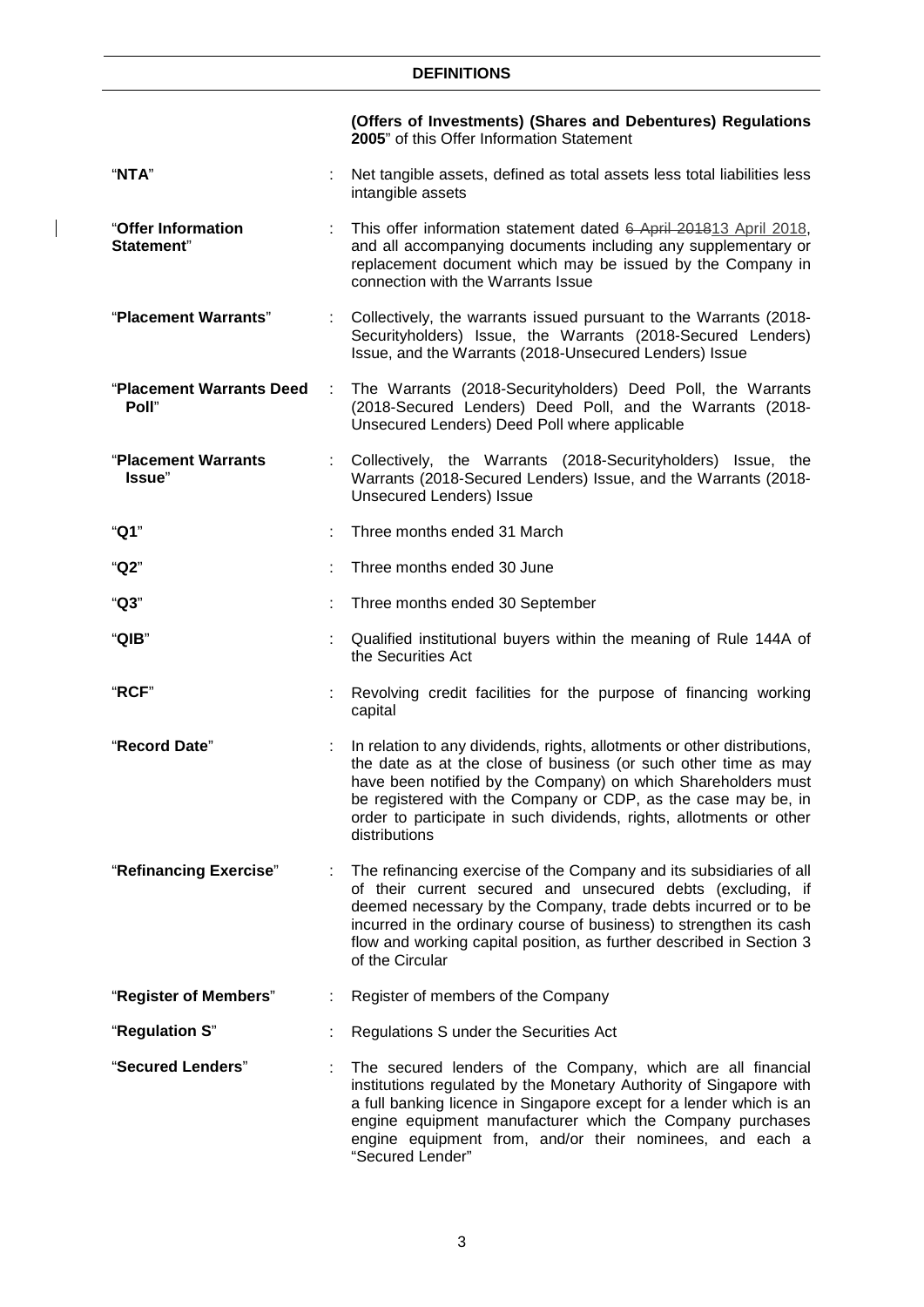#### **INDICATIVE TIMETABLE OF KEY EVENTS**

The timetable below lists certain important dates and times relating to the Warrants Issue. All dates and times referred to below are Singapore dates and times.

| Lodgement of OIS with the Authority                                                                                                                                                                                                                              |   | 6 April 2018                                                                                                                                                                                                                       |
|------------------------------------------------------------------------------------------------------------------------------------------------------------------------------------------------------------------------------------------------------------------|---|------------------------------------------------------------------------------------------------------------------------------------------------------------------------------------------------------------------------------------|
| Despatch of OIS                                                                                                                                                                                                                                                  |   | 6 April 2018 with addendums dated 6<br>April 2018 and 13 April 2018                                                                                                                                                                |
| Warrants (2018-Shareholders) Book Closure Date                                                                                                                                                                                                                   |   | 10 April 2018                                                                                                                                                                                                                      |
| Lodgement of OIS with the Authority                                                                                                                                                                                                                              |   | 13 April 2018                                                                                                                                                                                                                      |
| Expected date for issue and crediting of the Warrants<br>(2018-Shareholders)                                                                                                                                                                                     |   | 16 April 2018                                                                                                                                                                                                                      |
| Deadline to convert Series B Convertible Bonds or<br>Amended Series 008 Securities to obtain 50,000<br>Warrants (2018-Securityholders) for every S\$50,000<br>in principal amount of Series B Convertible Bonds or<br>Amended Series 008 Securities so converted | ÷ | On or prior to the date that is 60 days<br>after the issue date of the Series B<br>Convertible<br><b>Bonds</b><br>Amended<br>or<br>Series 008 Securities                                                                           |
| Period to convert Series B Convertible Bonds or<br>Amended Series 008 Securities to obtain 25,000<br>Warrants (2018-Securityholders) for every S\$50,000<br>in principal amount of Series B Convertible Bonds or<br>Amended Series 008 Securities so converted   |   | After 60 days but on or prior to the<br>date that is six (6) months after the<br>issue date of the Series B Convertible<br>Bonds or Amended Series 008<br><b>Securities</b>                                                        |
| Date for issuance of the Warrants (2018-Secured<br>Lenders)                                                                                                                                                                                                      |   | Within a reasonable period of time (to<br>agreed<br>upon<br>between<br>be<br>the<br>Company and the Secured Lenders)<br>after the execution of the facility<br>agreements with the Secured Lenders                                 |
| Date for issuance of the Warrants (2018-Unsecured<br>Lenders)                                                                                                                                                                                                    |   | Within a reasonable period of time (to<br>between<br>agreed<br>upon<br>be<br>the<br>the<br>Company<br>and<br>Unsecured<br>Lenders) after the execution of the<br>facility<br>agreements<br>with<br>the<br><b>Unsecured Lenders</b> |

The above timetable is indicative only and is subject to change. As at the date of this Offer Information Statement, the Company does not expect the timetable to be modified. However, the Company may, with the approval of the SGX-ST and/or CDP (if necessary), modify the timetable to subject any limitation under any applicable law. In that event, the Company will publicly announce any change to the above timetable through an SGXNET announcement to be posted on the internet at the SGX-ST's website http://www.sgx.com.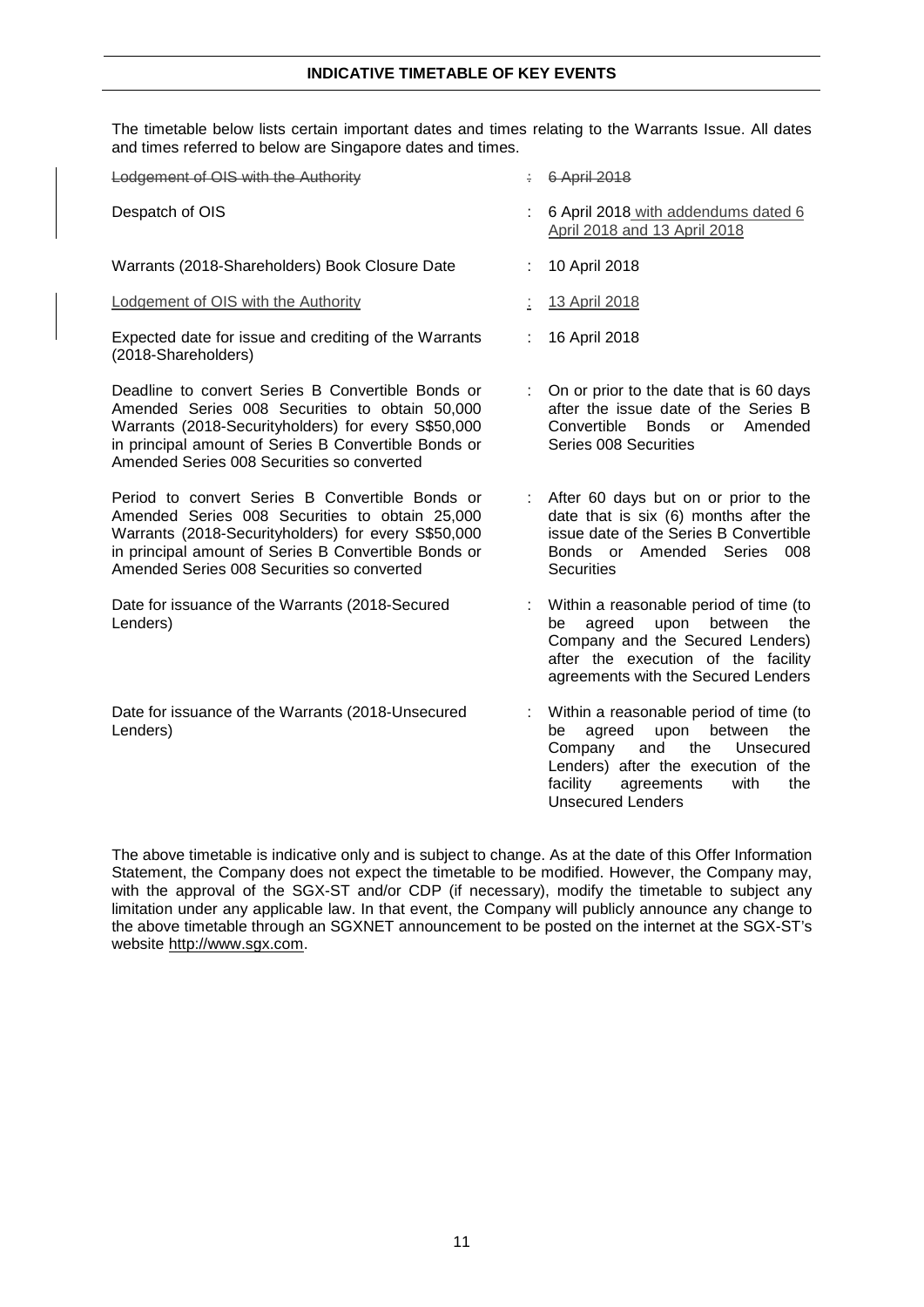# **APPENDIX F – TERMS AND CONDITIONS OF THE WARRANTS (2018-SHAREHOLDERS)**

relating to stamp duty;

- (b) furnish such evidence (if any) as the Warrant Agent may require to determine or verify the due execution of the Exercise Notice by or on behalf of the exercising Warrantholder (including every joint Warrantholder, if any) or otherwise to ensure the due exercise of the Warrants;
- (c) make payment or satisfaction of the Exercise Price no later than two Market Days from the date of lodgement of the Exercise Notice. The Exercise Price shall be paid free of any foreign exchange commissions, remittance charges or deductions to a non-interest bearing bank account opened in the name of the Company;
- (d) pay any deposit or other fees or expenses for the time being chargeable by and payable to CDP (if any) and any stamp, issue, registration or other similar taxes or duties arising on the exercise of the relevant Warrant(s) as the Warrant Agent may require; and
- (e) if applicable, pay any fees for certificates for the New Shares to be issued, submit any necessary documents required in order to effect, and pay the expenses of the registration of the New Shares in the name of the exercising Warrantholder and the delivery of certificates for the New Shares to the place specified by the exercising Warrantholder in the Exercise Notice.
- 4.1.2. Any exercise by a Warrantholder in respect of Warrants registered in the name of CDP shall be further conditional upon:
	- (a) that number of Warrants so exercised being credited to the "Free Balance" of the Securities Account of the Warrantholder and remaining so credited until the relevant Exercise Date; and
	- (b) the relevant Exercise Notice specifying that the New Shares to be issued on exercise of the Warrants are to be credited to the Securities Account of the exercising Warrantholder; or
	- (c) in the case where funds standing to the credit of a CPF Investment Account are to be used for payment of the Exercise Price arising from the exercise of each Warrant, by crediting such Shares to the Securities Account of the nominee company of the CPF Approved Bank as specified in the Exercise Notice,

failing which the Exercise Notice shall be void and all rights of the exercising Warrantholder and of any other person thereunder shall cease.

An Exercise Notice which does not comply with the conditions above shall be void for all purposes. Warrantholders whose Warrants are registered in the name of CDP irrevocably authorise the Company and the Warrant Agent to obtain from CDP and to rely upon such information and documents as the Company or the Warrant Agent deems necessary to satisfy itself that all the abovementioned conditions have been fulfilled and such other information as the Company or the Warrant Agent may require in accordance with these Conditions and the Deed Poll and to take such steps as may be required by CDP (including the steps set out in CDP's "Guidelines to the Procedures for Exercise of Warrants/TSRs (Warrants)" as amended from time to time) in connection with the operation of the Securities Account of any Warrantholder, Provided that the Company and the Warrant Agent shall not be liable in any way whatsoever for any loss or damage incurred or suffered by the Warrantholder as a result of or in connection with reliance by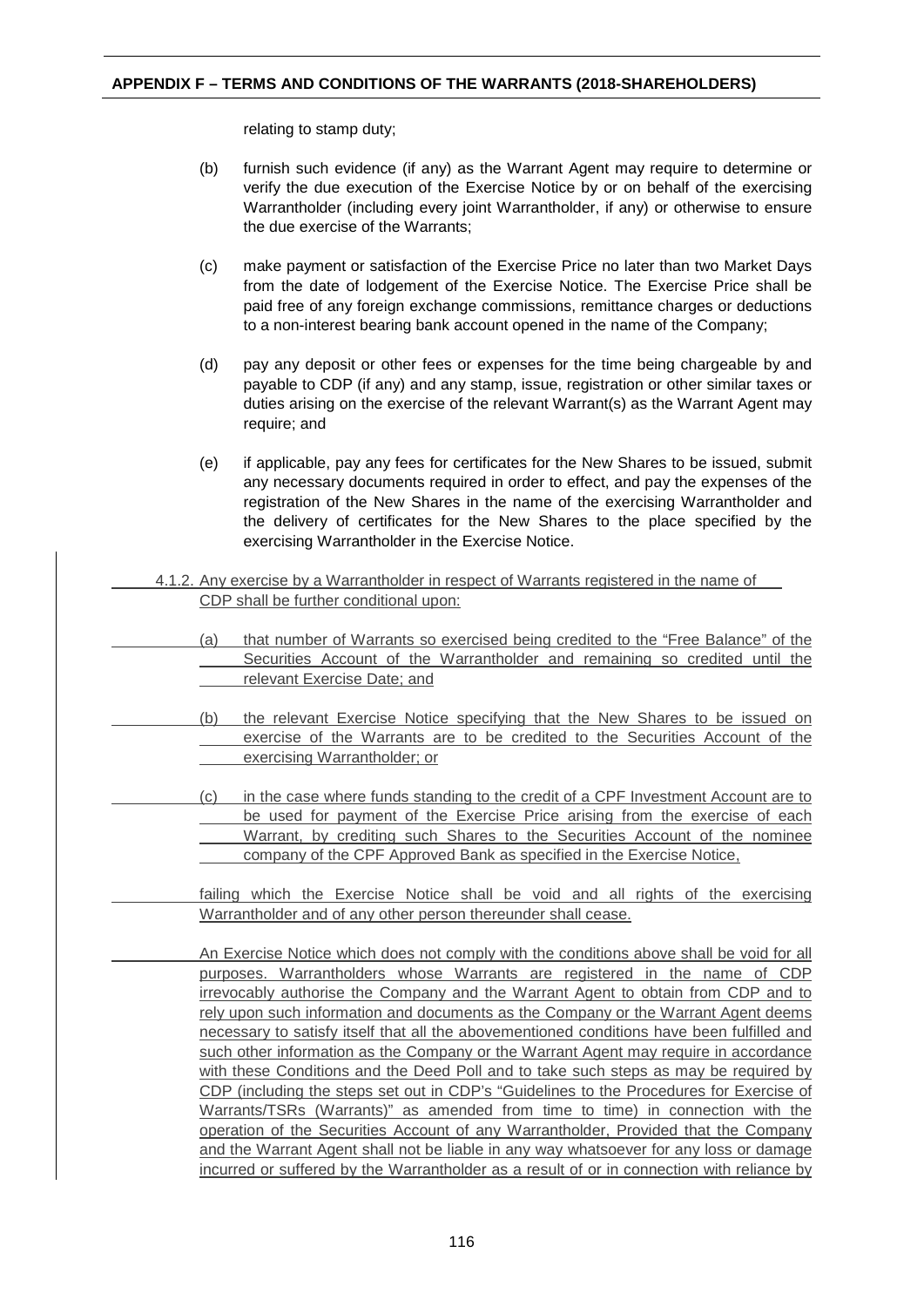# **APPENDIX F – TERMS AND CONDITIONS OF THE WARRANTS (2018-SHAREHOLDERS)**

the Company, the Warrant Agent or any other persons upon the records of and information supplied by CDP.

4.1.32 Once all the abovementioned conditions (where applicable) have been fulfilled, the relevant Warrant Certificate(s) (if any), the Exercise Notice and any moneys tendered in connection with the exercise of the Warrant(s) in accordance with Condition 4.2 may not be withdrawn without the prior written consent of the Company.

# 4.2 Payment of Exercise Price

4.2.1 Payment of the Exercise Price shall be made at the specified office for the time being of the Warrant Agent by way of a Singapore dollar cheque or by banker's draft or cashier's order, for the credit of the Special Account for the full amount of the moneys payable in respect of the Warrant(s) exercised under Condition 4.1.

PROVIDED ALWAYS that any such remittance shall be accompanied by the delivery to the Warrant Agent of the payment advice referred to below and shall comply with any exchange control or other statutory requirements for the time being applicable.

- 4.2.2 Any payment under this Condition 4.2 shall be made free of any foreign exchange commissions, remittance charges or other deductions and shall be accompanied by a payment advice containing (a) the name of the exercising Warrantholder, (b) the number of Warrants exercised and (c) the certificate number(s) of the Warrant Certificate(s) in respect of the Warrant(s) being exercised.
- 4.2.3 If the payment of the Exercise Price fails to comply with the foregoing provisions, the Warrant Agent may, at its absolute discretion and without liability on behalf of itself or the Company, refuse to recognise the relevant payment as relating to the exercise of any particular Warrant, and the exercise of the relevant Warrants may be delayed accordingly or be treated as invalid and neither the Warrant Agent nor the Company shall be liable to the Warrantholder in any manner whatsoever. If the relevant payment received by the Warrant Agent in respect of an exercising Warrantholder's purported exercise of all the relevant Warrants lodged with the Warrant Agent is less than the full amount of all the moneys payable under Condition 4.1, the Warrant Agent shall not treat the relevant amount so received or any part thereof as payment of such moneys or any part thereof or forward the same to the Company, and the whole of such relevant payment shall remain in the Special Account unless and until a further payment is made in accordance with the requirements set out above in this Condition 4.2 and Condition 4.4 below in an amount sufficient to cover the deficiency. The Company shall not be held responsible for any loss arising from the retention of any such payment by the Warrant Agent.
- 4.2.4 Payment of the Exercise Price received by the Warrant Agent will be deposited by the Warrant Agent on behalf of the Company into the Special Account in accordance with the Warrant Agency Agreement in payment for the New Shares to be delivered in consequence of the exercise of such Warrants.

# 4.3 Exercise Date

- 4.3.1 The relevant Warrant shall (provided that the provisions of this Condition 4 have been satisfied) be treated as exercised on the Exercise Date relating to that Warrant.
- 4.3.2 The relevant Warrants and Warrant Certificates shall be cancelled on the Exercise Date.
- 4.4 Non-fulfilment of Lodgment Conditions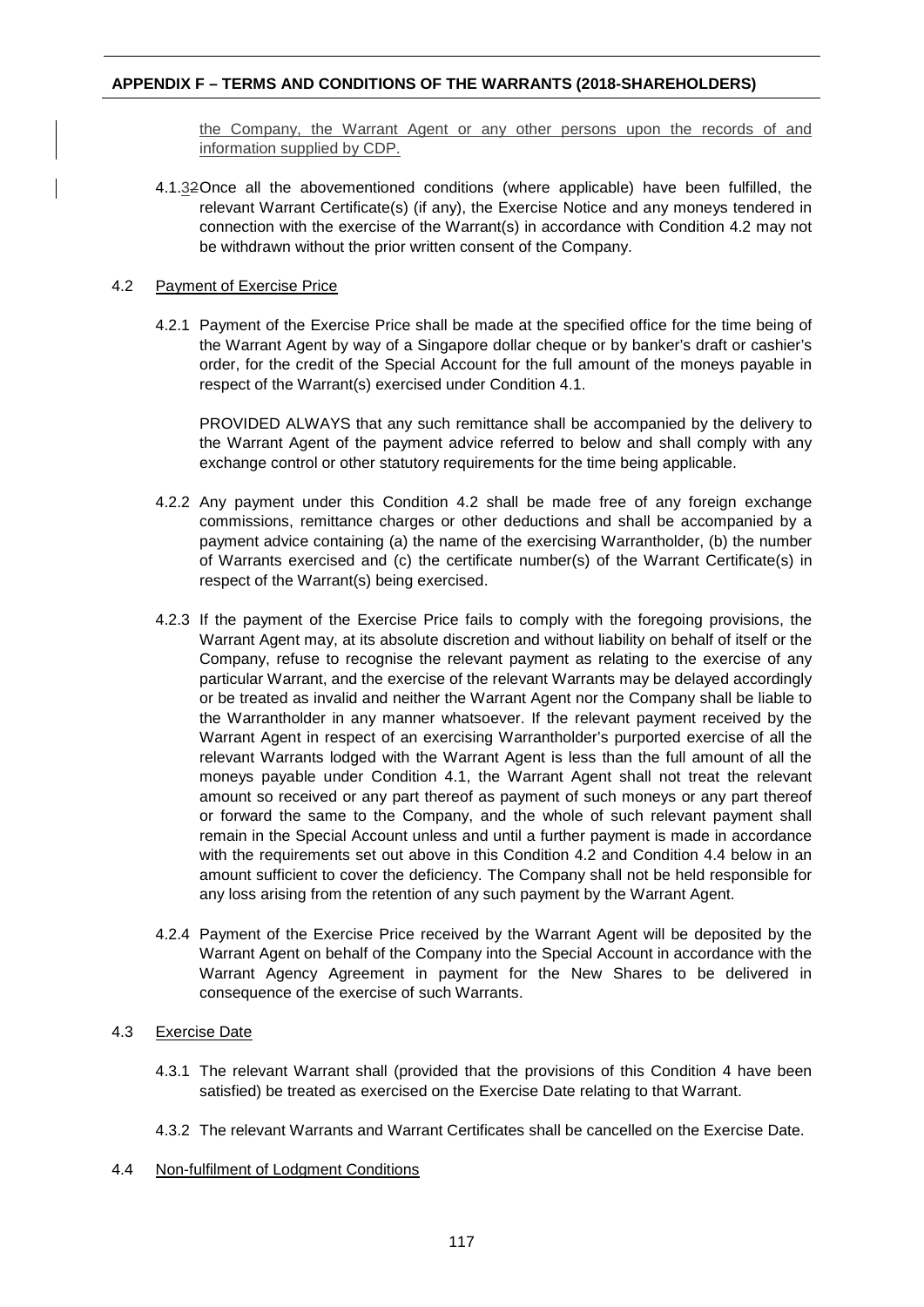# **APPENDIX F – TERMS AND CONDITIONS OF THE WARRANTS (2018-SHAREHOLDERS)**

- 4.4.1 If payment of the Exercise Price is made to the Warrant Agent and such payment is not recognised by the Warrant Agent as relating to the exercise of the relevant Warrants or the relevant payment is less than the full amount payable under Condition 4.1 or the conditions set out in Condition 4.1 or Condition 4.2 have not then all been fulfilled in relation to the exercise of such Warrants, pending recognition of such payment or full payment or, as the case may be, fulfilment of the conditions set out in Conditions 4.1 and 4.2, such payment will (if the Exercise Date in respect of such Warrants had not by then occurred) be returned, without interest, to the Warrantholder on (i) the fourteenth (14th) day after receipt of such Exercise Notice by the Warrant Agent, or (ii) the expiry of the Exercise Period, whichever is the earlier. So long as the relevant Exercise Date has not occurred, any such payment (excluding any interest, if any, accrued thereon) will continue to belong to the Warrantholder but may only be withdrawn within the abovementioned fourteen (14) day period with the prior consent in writing of the Company.
- 4.4.2 The Warrant Agent will, if it is possible to relate the payment so returned to any Warrant Certificates (if applicable) and the Exercise Notice previously lodged with the Warrant Agent, return such Warrant Certificates (if applicable) and the relevant Exercise Notice together with such payment to the exercising Warrantholder by ordinary post at the risk and expense of such Warrantholder. The Company and/or the Warrant Agent will be entitled to deduct or otherwise recover any applicable handling charges and out-ofpocket expenses from the exercising Warrantholder.

# 4.5 Allotment of New Shares, Issue of Warrant Certificates and Status of New Shares

- 4.5.1 A Warrantholder exercising Warrants which are registered in the name of CDP must have the delivery of the New Shares arising from the exercise of such Warrants effected by crediting such New Shares to the Securities Account(s) of such Warrantholder or, as the case may be, the nominee company of the CPF Approved Bank as specified in the Exercise Notice. A Warrantholder exercising Warrants registered in his own name may elect in the Exercise Notice to either receive physical share certificates in respect of the New Shares arising from the exercise of such Warrants or to have the delivery of such New Shares effected by crediting such New Shares to his Securities Account(s) with CDP (in which case such Warrantholder shall also duly complete and deliver to the Warrant Agent such forms as may be required by CDP) or, as the case may be, the nominee company of the CPF Approved Bank as specified in the Exercise Notice, failing which such exercising Warrantholder shall be deemed to have elected to receive physical share certificates in respect of such New Shares at his address specified in the Warrant Register.
- 4.5.21 The Company shall allot and issue the Shares arising from the exercise of the relevant Warrants by a Warrantholder in accordance with the instructions of such Warrantholder as set out in the Exercise Notice and the Company shall despatch, as soon as practicable but in any event not later than seven (7) Market Days after the date of payment or satisfaction of payment of the Exercise Price, by registered post to the address specified in the Exercise Notice and at the risk of such Warrantholder, the certificates relating to such Shares registered in the name of such Warrantholder. Where such Warrantholder has elected in the Exercise Notice to have the delivery of Shares arising from the exercise of the relevant Warrants to be effected by the crediting of the Securities Account of such Warrantholder to be specified in the Exercise Notice, the Company shall take all necessary steps to ensure that (i) the certificates relating to such Shares in the name of the Depository are despatched to the Depository and (ii) such